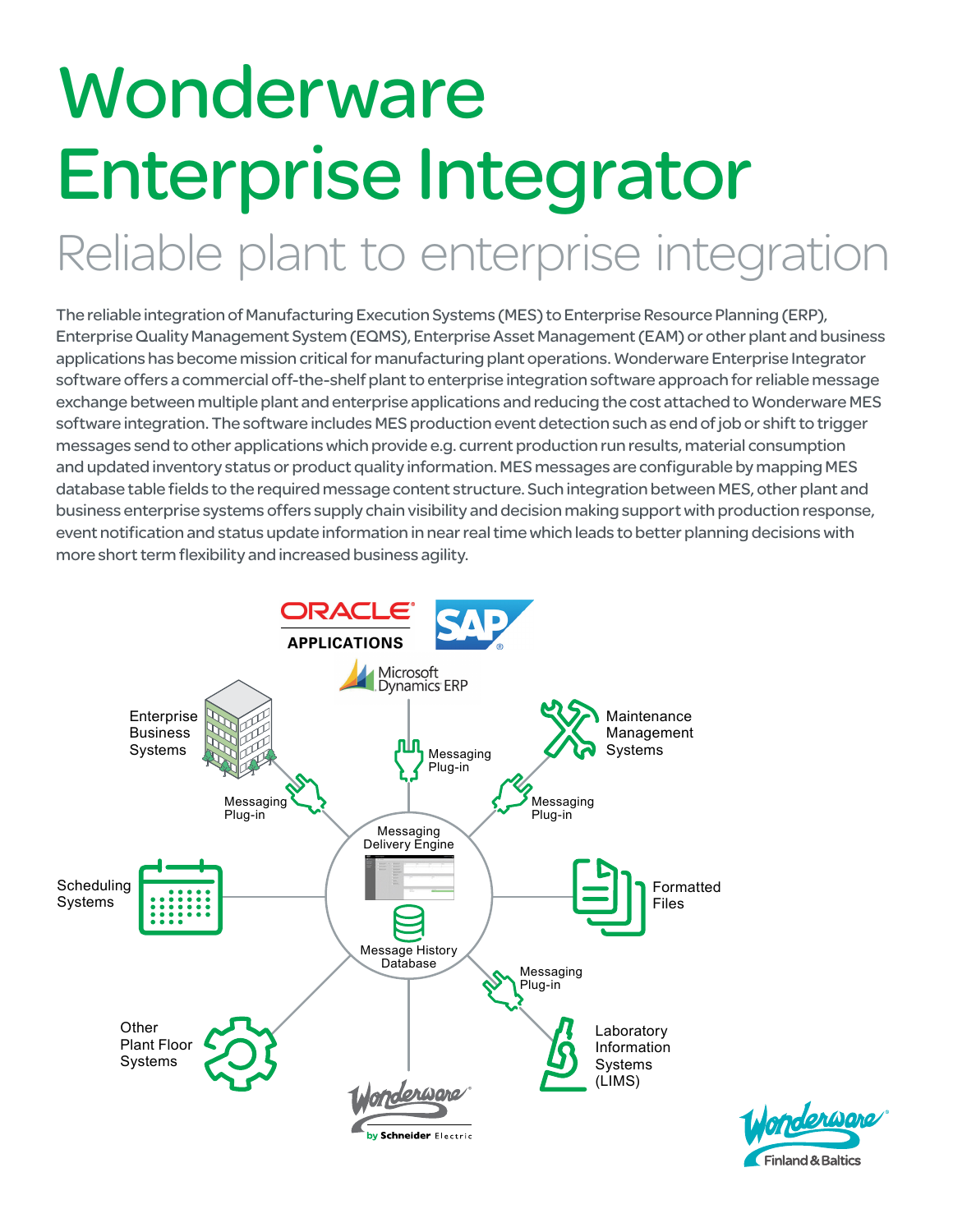# Wonderware Enterprise Integrator (WEI)



## **SUMMARY**

Wonderware Enterprise Integrator offers the benefits of a standard software approach to plant to enterprise integration and helps to maintain manufacturing business continuity in case of communication issues or loss of data.

## BUSINESS VALUE

Manufacturing business continuity reduces unplanned plant downtime and maintains the revenue stream.

The software offers faster time to value, sustainability and lower total cost of ownership for single plant and multiplant integration.

When used for multi-site plant integration standardization, it reduces multi-plant deployment efforts and further reduces the total cost of ownership by creating a dynamic link between the systems.

#### Connecting the Plant Floor with Business Systems

Wonderware Enterprise Integrator (WEI) is an integration application to provide data exchange and automatic data synchronization between two or more business/plant systems, offering a commercial off-the-shelf software approach to Plant to Enterprise integration via reliable message exchange.

#### Securing Manufacturing Business Continuity

WEI software is designed to provide plant/business continuity in the case of enterprise application or wide area network (WAN) unavailability, using automatic message store and forward capabilities to enable business and manufacturing systems to work in a complementary fashion that is loosely coupled yet extremely reliable.

#### Integration Scenarios

Typical integration scenarios include connecting business systems with Wonderware Manufacturing Execution Systems (MES) software, but go beyond with support for industry-standard interfaces including XML messages, Files, Microsoft® Message Queue (MSMQ) and SQL queries.

With WEI, it is possible to connect any business system with Schneider Electric software and additional third party plant application on the shop floor. Wonderware Enterprise Integrator allows you to connect multiple applications, so one consistent approach for plant to enterprise integration is adopted, eliminating high maintenance point-to-point integrations and greatly reducing IT maintenance costs.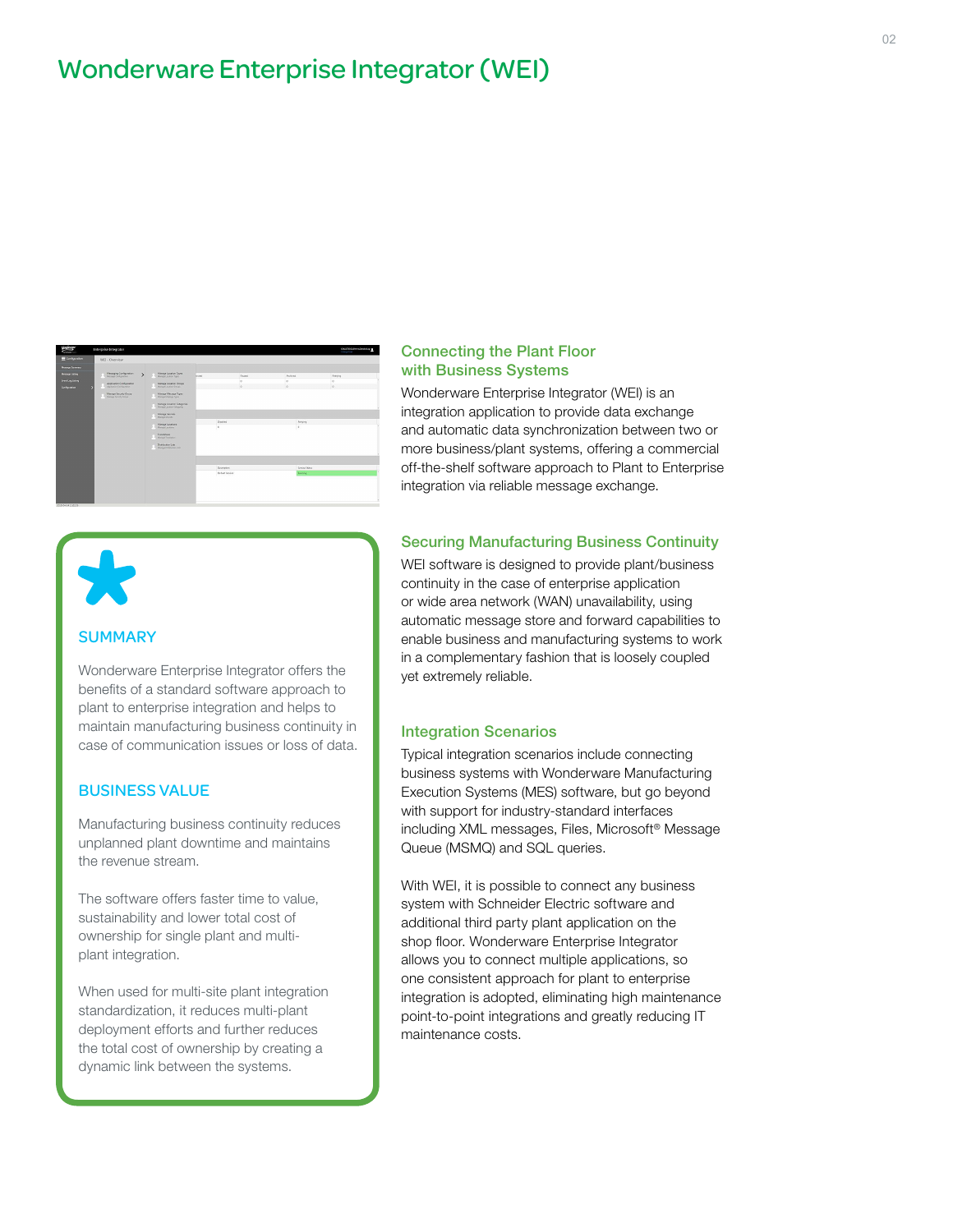# Wonderware Enterprise Integrator (WEI) Features

## Reliable System-to-System and Plant-to-Enterprise Information Exchange

- Mediates and guarantees information exchange between systems
- 'Store & Forward' capability enabling fast recovery from system interruptions and securing business continuity
- Extensibility to manage custom data transformation, with data translation and system connectivity through custom code managed as reusable plug-ins

## Support for Industrial Standards

- Flexible message delivery capabilities including XML messages, File Drop, Microsoft Message Queue (MSMQ) and SQL queries for data exchange
- Comprehensive message history for sophisticated error handling, leveraging Microsoft SQL Server™

#### Ease of Use for Configuration and Administration:

- Web-based user interface provides simplified user access for administration and configuration, as well as for system monitoring and manual operator intervention
- Role-based security; users and user groups can be associated with privileges required for any action a user or role might need to perform
- Configurable mapping of XML message, file or query data to MES database table parameters

| Configuration<br><b>Manage Location Types</b><br>m<br>$\circ$<br>Add<br>Refresh |                     |                                                                                                             |                                           |          |
|---------------------------------------------------------------------------------|---------------------|-------------------------------------------------------------------------------------------------------------|-------------------------------------------|----------|
|                                                                                 |                     |                                                                                                             |                                           |          |
| ⊙ Edit<br>Delete                                                                | CODE                | Messages processed or received by custom .NET<br>code                                                       | WW.Messaging,WW.Messaging.DotNetClassSen  | $\circ$  |
| ⊙ Edit<br>Delete                                                                | <b>DIRECT</b>       | Messages added directly to database through API<br>call                                                     |                                           | $\circ$  |
| ⊙ Felit<br>Delete                                                               | <b>DotNetObiect</b> | Messages Processed Or Received by a .NET DLL                                                                | WW.Messaging,WW.Messaging.DotNetObjectSe  | $\Omega$ |
| ⊙ Edit<br>Delete                                                                | <b>FOLDER</b>       | Messages received from, or sent to Network<br>folders.                                                      | WW.Messaging.WW.Messaging.FolderSendRecei | 8        |
| $\odot$ Edit<br>Delete                                                          | MESJobEnd           | Monitors jobs on MES entities and triggers a<br>query or stored procedure to run when a job is<br>ended     | WW.Messaging.WW.Messaging.MESJobEnd       | $\circ$  |
| ⊙ Edit<br>Delete                                                                | MESShiftEnd         | Monitors shifts on MES entities and triggers a<br>query or stored procedure to run when a shift is<br>ended | WW.Messaging.WW.Messaging.MESShiftEnd     | $\circ$  |
| ⊙ Edit<br>Delete                                                                | MESTable            | Allows for reading data from an MES table or<br>performing CRUD methods on an MES Table                     | WW.Messaging,WW.Messaging.MESTableSendR   | 13       |
| ⊙ Edit<br>Delete                                                                | <b>MSMO</b>         | Messages received from, or sent to MSMO gueues                                                              | WW.Messaging.WW.Messaging.MSMOSendRece 0  |          |
| ⊙ Edit<br>Delete                                                                | SQLQuery            | Messages received from SQL                                                                                  | WW.Messaging,WW.Messaging.SQLQuery        | 4        |

Manage Location Types Manage Location Types

Manage Location Groups Manage Location Groups

Manage Message Types Manage Message Types

Manage Location Categories Manage Location Categories

Manage Services Manage Services

Manage Locations Manage Locations

Translations Manage Translations

Distribution Lists Manage Distribution Lists